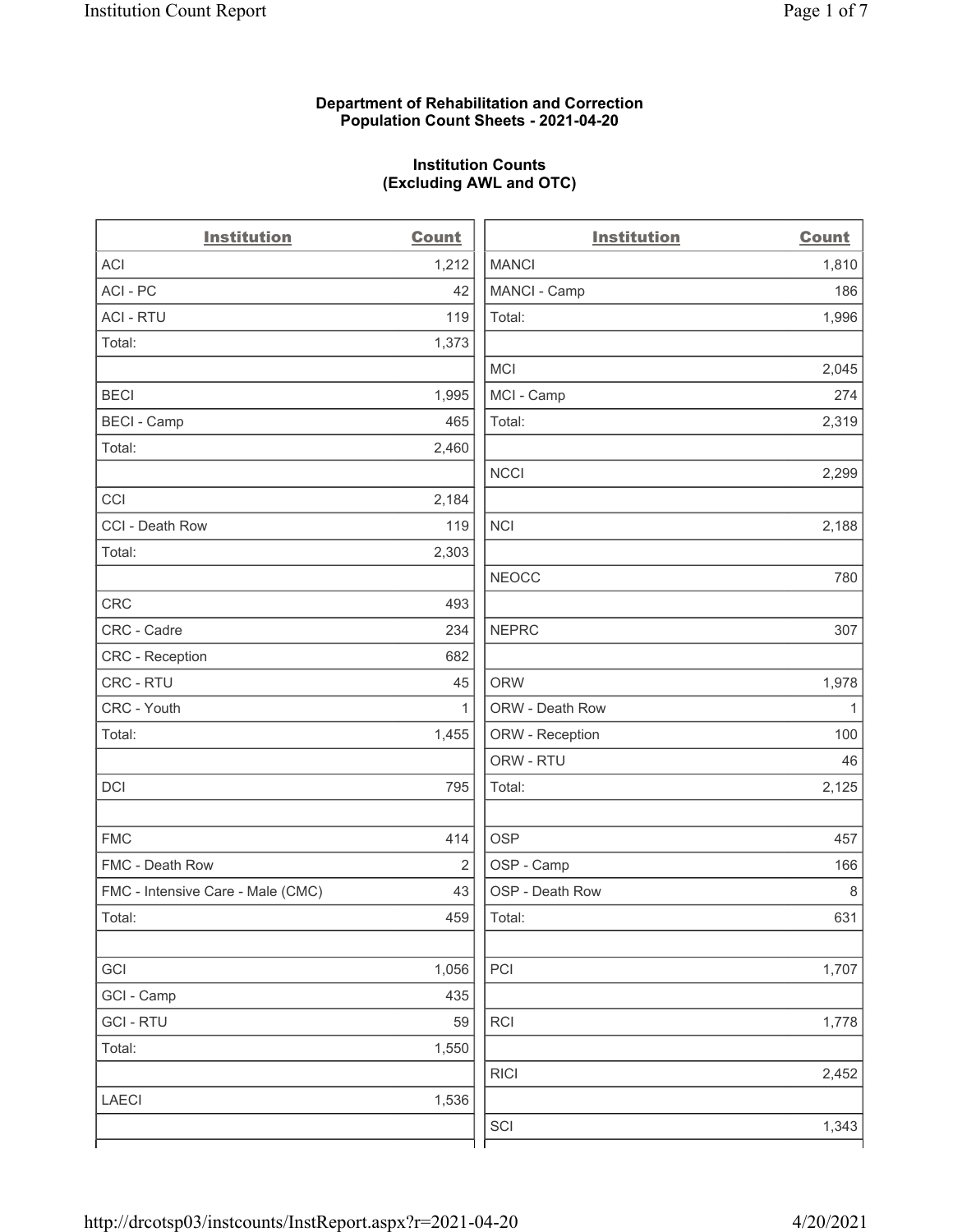|       |                  | 43,106                   |
|-------|------------------|--------------------------|
|       |                  |                          |
|       | Total:           | 1,147                    |
|       | WCI - RTU        | $30\,$                   |
| 2,076 | <b>WCI</b>       | 1,117                    |
| 1,195 |                  |                          |
| 881   | Total:           | 782                      |
|       | <b>TOCI - PC</b> | 132                      |
| 1,070 | <b>TOCI</b>      | 650                      |
| 30    |                  |                          |
| 243   | Total:           | 1,210                    |
| 797   | TCI - Camp       | 314                      |
|       | <b>TCI</b>       | 896                      |
| 2,080 |                  |                          |
|       | Total:           | 1,168                    |
| 1,717 | SOCF - RTU       | 2                        |
| 159   | <b>SOCF</b>      | 1,166                    |
| 1,558 |                  |                          |
|       |                  | <b>Total Population:</b> |

\* The Total Population includes 30 Offenders with Reason Codes 30 & 31. \*\* The Total Population includes 33 Offenders with Reason Code 0A.

## Male Population by Security Level (Include AWL and Exclude OTC)

| <b>Security Level</b>  |                   | <b>Body</b> | <b>AWL</b> | $(-OTC)$ | <b>Total</b> |
|------------------------|-------------------|-------------|------------|----------|--------------|
| <b>Total Level E</b>   |                   | 916         | 6          | 5        | 917          |
| Total Level 4          |                   | 1,284       | 5          | 3        | 1,286        |
| Total Level 3          |                   | 9,381       | 87         | 77       | 9,391        |
| Total Level 2          |                   | 14,708      | 110        | 80       | 14,738       |
| Total Level 1          |                   | 13,379      | 88         | 53       | 13,414       |
| <b>Total Death Row</b> |                   | 133         | 0          | $\Omega$ | 133          |
|                        | <b>Total Male</b> | 39,801      | 296        | 218      | 39,879       |

#### Female Population by Institution (Include AWL and Exclude OTC)

| <b>Institution</b> | <b>Body</b> | <b>AWL</b> | $(-OTC)$ | <b>Total</b> |
|--------------------|-------------|------------|----------|--------------|
| <b>DCI</b>         | 794         | ◠          | ◠        | 794          |
| <b>FMC</b>         | 9           |            |          | 9            |
| <b>NEPRC</b>       | 307         |            |          | 308          |
| <b>ORW</b>         | 1,978       | 20         | 13       | 1,985        |
| ORW - Death Row    |             |            |          |              |
|                    |             |            |          |              |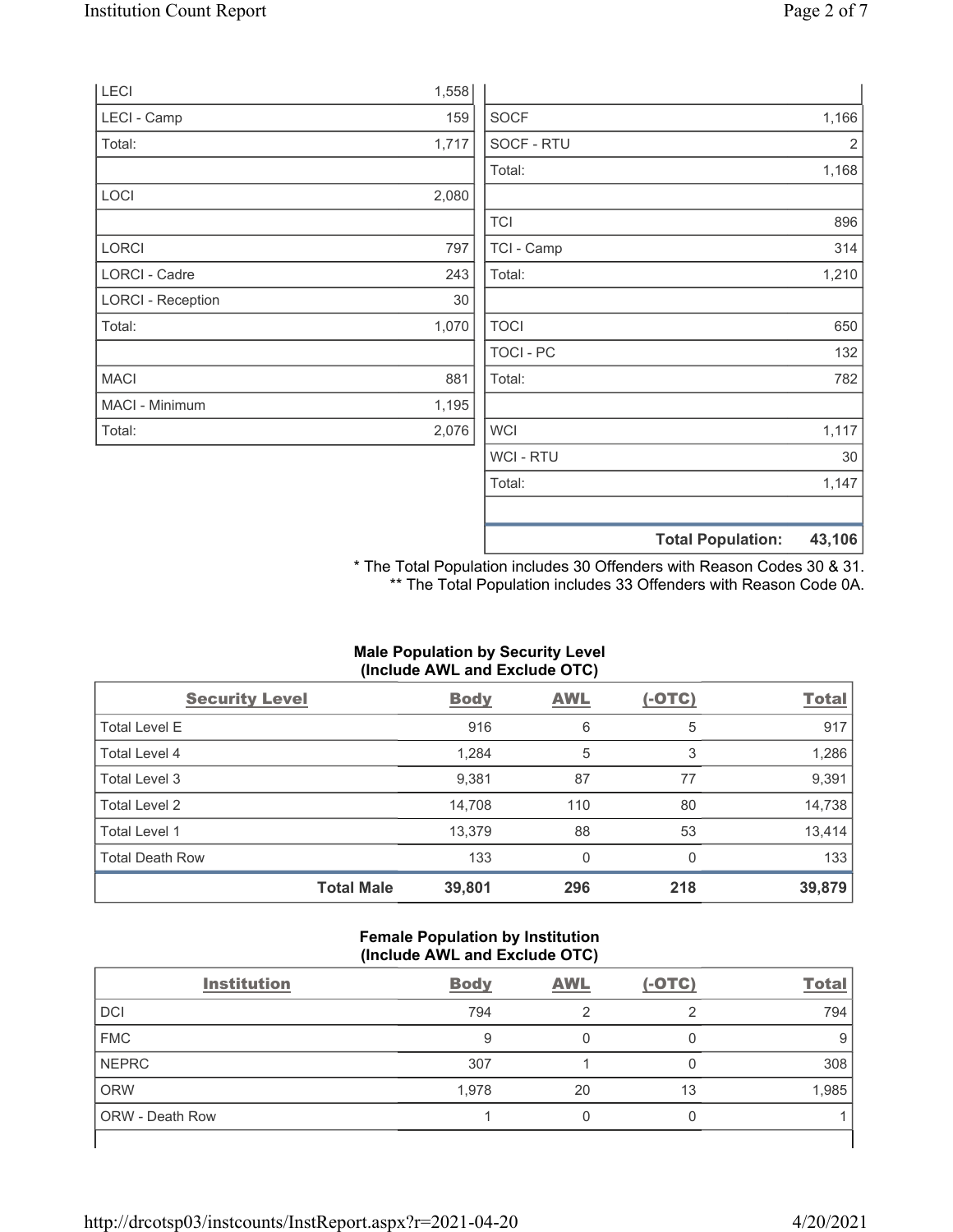| <b>ORW</b> - Reception |                          | 100    |     |     | 100 <sup>1</sup> |
|------------------------|--------------------------|--------|-----|-----|------------------|
| ORW - RTU              |                          | 46     |     |     | 46               |
|                        | <b>Total Female</b>      | 3,235  | 23  | 15  | 3,243            |
|                        |                          |        |     |     |                  |
|                        | <b>Total Population:</b> | 43,036 | 319 | 233 | 43,122           |

### Male Population by Institution: Security Level 5 and E (Include AWL and Exclude OTC)

| <b>Institution</b> |                      | <b>Body</b>      | <b>AWL</b>          | $(-OTC)$            | <b>Total</b>              |
|--------------------|----------------------|------------------|---------------------|---------------------|---------------------------|
| ${\sf CRC}$        |                      | 1                | $\mathbf 0$         | $\boldsymbol{0}$    | 1                         |
| CRC - RTU          |                      | 5                | $\mathbf 0$         | $\mathsf{O}\xspace$ | 5                         |
| <b>FMC</b>         |                      | 1                | $\mathbf 0$         | $\boldsymbol{0}$    | 1                         |
| LAECI              |                      | $\sqrt{3}$       | $\mathsf{O}\xspace$ | $\boldsymbol{0}$    | $\ensuremath{\mathsf{3}}$ |
| LECI               |                      | $\boldsymbol{9}$ | $\mathbf 0$         | $\mathsf 0$         | $\boldsymbol{9}$          |
| LORCI              |                      | $\overline{4}$   | $\mathbf 0$         | $\mathsf{O}\xspace$ | $\overline{4}$            |
| <b>MACI</b>        |                      | 17               | $\mathbf 0$         | $\boldsymbol{0}$    | 17                        |
| <b>MANCI</b>       |                      | 15               | $\mathbf 0$         | $\mathsf 0$         | 15                        |
| <b>NEOCC</b>       |                      | 1                | $\mathbf 0$         | $\mathsf{O}\xspace$ | $\mathbf{1}$              |
| OSP                |                      | 193              | $\sqrt{2}$          | $\overline{2}$      | 193                       |
| <b>RCI</b>         |                      | 11               | $\mathbf 0$         | $\mathsf 0$         | 11                        |
| <b>RICI</b>        |                      | 1                | $\mathbf 0$         | $\mathbf 0$         | $\mathbf{1}$              |
| SOCF               |                      | 529              | $\overline{4}$      | $\mathsf 3$         | 530                       |
| <b>TCI</b>         |                      | $\overline{2}$   | $\mathsf{O}\xspace$ | $\mathsf{O}\xspace$ | $\overline{2}$            |
| <b>TOCI</b>        |                      | 111              | $\mathbf 0$         | $\mathsf{O}\xspace$ | 111                       |
| TOCI - PC          |                      | $\overline{4}$   | $\mathsf 0$         | $\mathsf 0$         | $\overline{4}$            |
| <b>WCI</b>         |                      | $\overline{4}$   | $\mathsf{O}\xspace$ | $\mathsf 0$         | $\overline{4}$            |
| WCI - RTU          |                      | 5                | $\mathbf 0$         | $\mathsf{O}\xspace$ | 5                         |
|                    | <b>Total Level 5</b> | 916              | $6\phantom{1}6$     | 5                   | 917                       |

# Male Population by Institution: Security Level 4 (Include AWL and Exclude OTC)

| <b>Institution</b>                | <b>Body</b> | <b>AWL</b> | $(-OTC)$ | <b>Total</b> |
|-----------------------------------|-------------|------------|----------|--------------|
| ACI                               |             |            |          |              |
| CRC                               |             |            |          |              |
| CRC - Reception                   |             |            |          |              |
| CRC - RTU                         | 10          |            |          | 10           |
| <b>FMC</b>                        |             |            |          |              |
| FMC - Intensive Care - Male (CMC) |             |            |          |              |
| <b>LORCI</b>                      |             |            |          |              |
|                                   |             |            |          |              |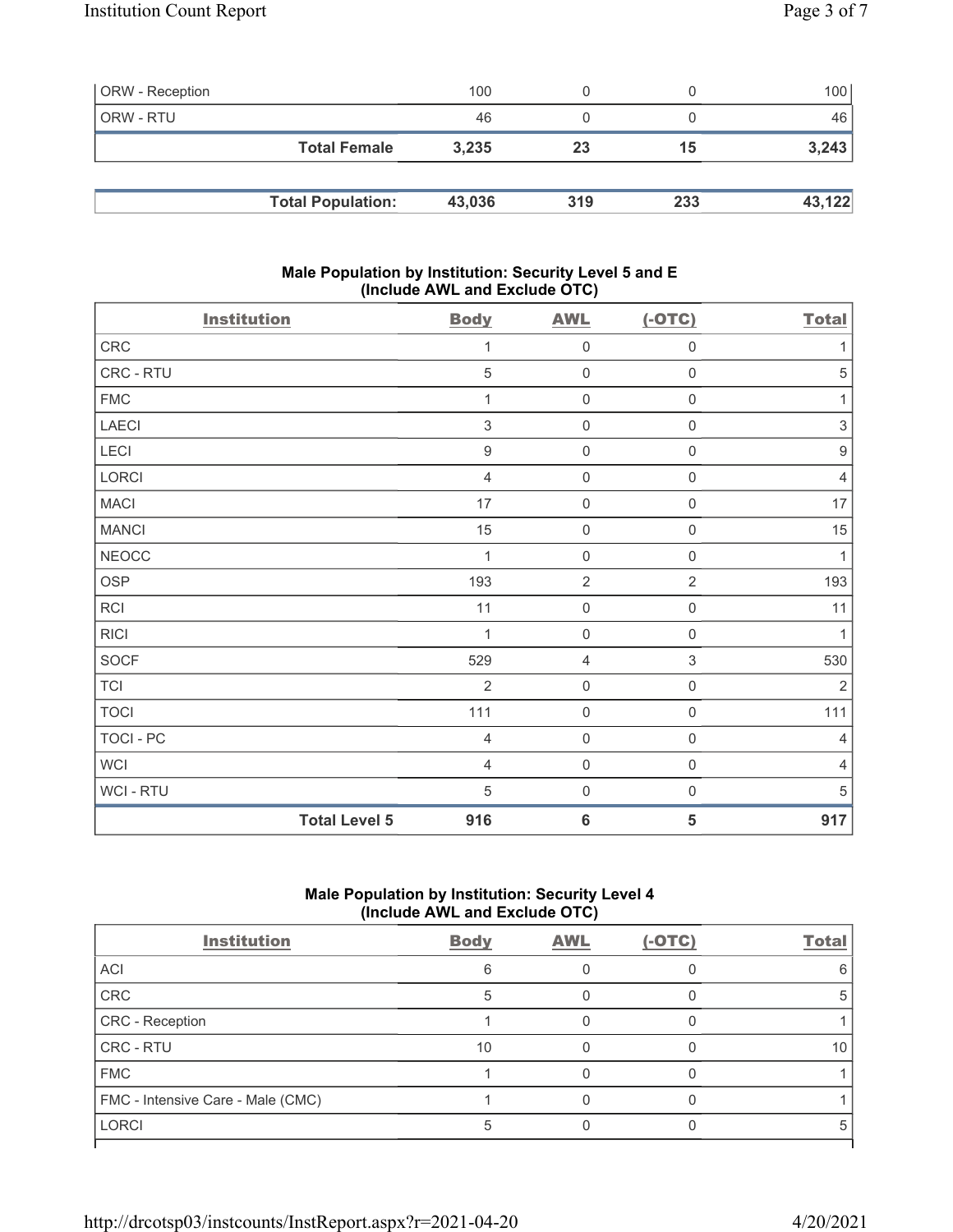| <b>MACI</b>      |                      | 15    |   | 15    |
|------------------|----------------------|-------|---|-------|
| <b>OSP</b>       |                      | 209   |   | 209   |
| <b>SOCF</b>      |                      | 529   | 5 | 531   |
| SOCF - RTU       |                      | ⌒     |   |       |
| <b>TOCI</b>      |                      | 483   |   | 483   |
| <b>TOCI - PC</b> |                      | 11    |   | 11    |
| <b>WCI-RTU</b>   |                      | 6     |   | 6     |
|                  | <b>Total Level 4</b> | 1,284 |   | 1,286 |

## Male Population by Institution: Security Level 3 (Include AWL and Exclude OTC)

| <b>Institution</b>                | <b>Body</b>    | <b>AWL</b>     | $(-OTC)$            | <b>Total</b>   |
|-----------------------------------|----------------|----------------|---------------------|----------------|
| <b>ACI</b>                        | 12             | $\mathbf 0$    | $\mathsf{O}\xspace$ | 12             |
| ACI-PC                            | $\overline{7}$ | $\mathbf 0$    | $\mathsf{O}\xspace$ | $\overline{7}$ |
| <b>ACI - RTU</b>                  | $\overline{2}$ | $\mathbf 0$    | $\mathsf{O}\xspace$ | $\overline{2}$ |
| <b>BECI</b>                       | 18             | $\mathbf 0$    | $\mathsf 0$         | 18             |
| CCI                               | 28             | $\mathbf 0$    | $\mathsf{O}\xspace$ | 28             |
| CRC                               | 375            | $\,8\,$        | $\,8\,$             | 375            |
| CRC - Cadre                       | $6\,$          | $\mathbf 0$    | $\mathsf 0$         | $\,6\,$        |
| CRC - Reception                   | 605            | 11             | $\boldsymbol{9}$    | 607            |
| CRC - RTU                         | 30             | $\mathbf 0$    | $\mathsf 0$         | 30             |
| <b>FMC</b>                        | $\overline{4}$ | $\mathbf 0$    | $\mathsf{O}\xspace$ | $\overline{4}$ |
| FMC - Intensive Care - Male (CMC) | $\mathbf{1}$   | $\mathbf 0$    | $\mathsf{O}\xspace$ | 1              |
| GCI                               | $\overline{4}$ | $\mathbf 0$    | $\mathsf{O}\xspace$ | $\sqrt{4}$     |
| <b>GCI-RTU</b>                    | $\mathbf{1}$   | $\mathbf 0$    | $\mathsf 0$         | $\mathbf{1}$   |
| <b>LAECI</b>                      | 24             | $\mathbf{1}$   | $\mathbf{1}$        | 24             |
| LECI                              | 1,237          | $\,$ 3 $\,$    | $\mathbf{1}$        | 1,239          |
| LOCI                              | 17             | $\mathbf 0$    | $\mathbf 0$         | 17             |
| LORCI                             | 413            | 28             | 28                  | 413            |
| <b>LORCI - Cadre</b>              | 103            | $\mathbf 0$    | $\mathsf 0$         | 103            |
| <b>LORCI - Reception</b>          | 20             | $\mathbf{1}$   | $\mathbf{1}$        | 20             |
| <b>MACI</b>                       | 721            | $\overline{4}$ | $\overline{4}$      | 721            |
| <b>MANCI</b>                      | 1,522          | 15             | 12                  | 1,525          |
| MCI                               | 32             | $\mathbf 0$    | $\mathsf{O}\xspace$ | 32             |
| <b>NCCI</b>                       | 60             | $\mathbf 0$    | $\mathsf{O}\xspace$ | 60             |
| <b>NCI</b>                        | 21             | $\mathbf 0$    | $\mathsf{O}\xspace$ | 21             |
| <b>NEOCC</b>                      | 615            | $\sqrt{2}$     | $\mathbf{1}$        | 616            |
| <b>OSP</b>                        | 15             | $\mathbf 0$    | $\mathsf{O}\xspace$ | 15             |
| PCI                               | 48             | $\mathbf 1$    | $\mathbf{1}$        | 48             |
| RCI                               | 1,421          | $\,6\,$        | $\sqrt{5}$          | 1,422          |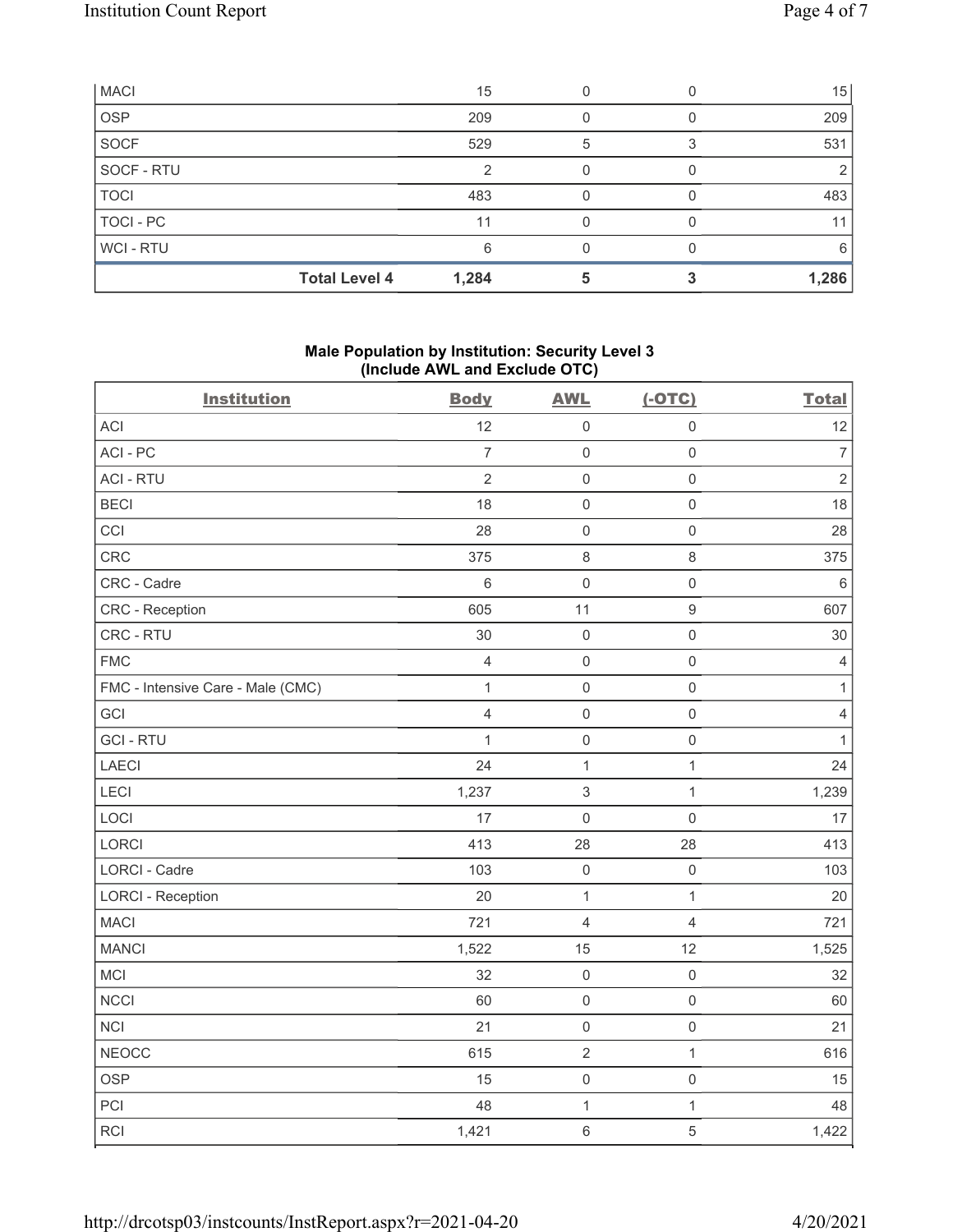|                  | <b>Total Level 3</b> | 9,381 | 87       | 77 | 9,391 |
|------------------|----------------------|-------|----------|----|-------|
| WCI-RTU          |                      | 13    | 0        | 0  | 13    |
| <b>WCI</b>       |                      | 972   | 5        | 5  | 972   |
| <b>TOCI - PC</b> |                      | 57    | 0        |    | 57    |
| <b>TOCI</b>      |                      | 41    | $\Omega$ | 0  | 41    |
| TCI - Camp       |                      |       | 0        |    |       |
| <b>TCI</b>       |                      | 767   |          |    | 767   |
| SOCF             |                      | 107   |          |    | 108   |
| SCI              |                      | 28    | 0        | 0  | 28    |
| <b>RICI</b>      |                      | 33    | 0        |    | 33    |

### Male Population by Institution: Security Level 2 (Include AWL and Exclude OTC)

| <b>Institution</b>                | <b>Body</b>  | <b>AWL</b>                | $(-OTC)$            | <b>Total</b>   |
|-----------------------------------|--------------|---------------------------|---------------------|----------------|
| <b>ACI</b>                        | 692          | $\sqrt{2}$                | $\mathbf 1$         | 693            |
| ACI-PC                            | 26           | $\mathbf 0$               | $\mathsf{O}\xspace$ | 26             |
| <b>ACI - RTU</b>                  | 91           | $\mathbf 0$               | $\mathsf{O}\xspace$ | 91             |
| <b>BECI</b>                       | 1,265        | 10                        | $\overline{7}$      | 1,268          |
| CCI                               | 1,657        | $\,8\,$                   | $\overline{7}$      | 1,658          |
| CRC                               | 37           | $\sqrt{3}$                | $\sqrt{3}$          | 37             |
| CRC - Cadre                       | 214          | $\mathsf{O}\xspace$       | $\mathsf 0$         | 214            |
| CRC - Reception                   | 38           | $\overline{4}$            | $\overline{4}$      | 38             |
| CRC - Youth                       | $\mathbf{1}$ | $\mathsf{O}\xspace$       | $\mathsf{O}\xspace$ | $\mathbf{1}$   |
| DCI                               | $\mathbf{1}$ | $\mathbf 0$               | $\mathsf{O}\xspace$ | $\mathbf{1}$   |
| <b>FMC</b>                        | 19           | $\overline{2}$            | $\mathsf 0$         | 21             |
| FMC - Intensive Care - Male (CMC) | 12           | $\mathsf{O}\xspace$       | $\mathsf 0$         | 12             |
| GCI                               | 494          | $\overline{2}$            | $\overline{2}$      | 494            |
| GCI - Camp                        | $\mathbf{1}$ | $\mathbf 0$               | $\mathsf 0$         | $\mathbf{1}$   |
| <b>GCI-RTU</b>                    | 49           | $\mathsf{O}\xspace$       | $\mathsf{O}\xspace$ | 49             |
| <b>LAECI</b>                      | 863          | 10                        | $\boldsymbol{9}$    | 864            |
| LECI                              | 310          | $\overline{4}$            | $\sqrt{3}$          | 311            |
| LOCI                              | 1,111        | $\ensuremath{\mathsf{3}}$ | $\mathbf 1$         | 1,113          |
| LORCI                             | 139          | 10                        | 10                  | 139            |
| <b>LORCI - Cadre</b>              | 105          | $\mathbf 0$               | $\mathbf 0$         | 105            |
| <b>LORCI - Reception</b>          | 4            | $\mathsf{O}\xspace$       | $\mathsf 0$         | $\overline{4}$ |
| <b>MACI</b>                       | 128          | $\mathbf{1}$              | $\mathbf{1}$        | 128            |
| <b>MANCI</b>                      | 259          | $\sqrt{3}$                | $\sqrt{2}$          | 260            |
| MCI                               | 1,346        | $\overline{7}$            | $\,6\,$             | 1,347          |
| <b>NCCI</b>                       | 772          | 5                         | $\overline{4}$      | 773            |
| <b>NCI</b>                        | 1,196        | 10                        | $\,6\,$             | 1,200          |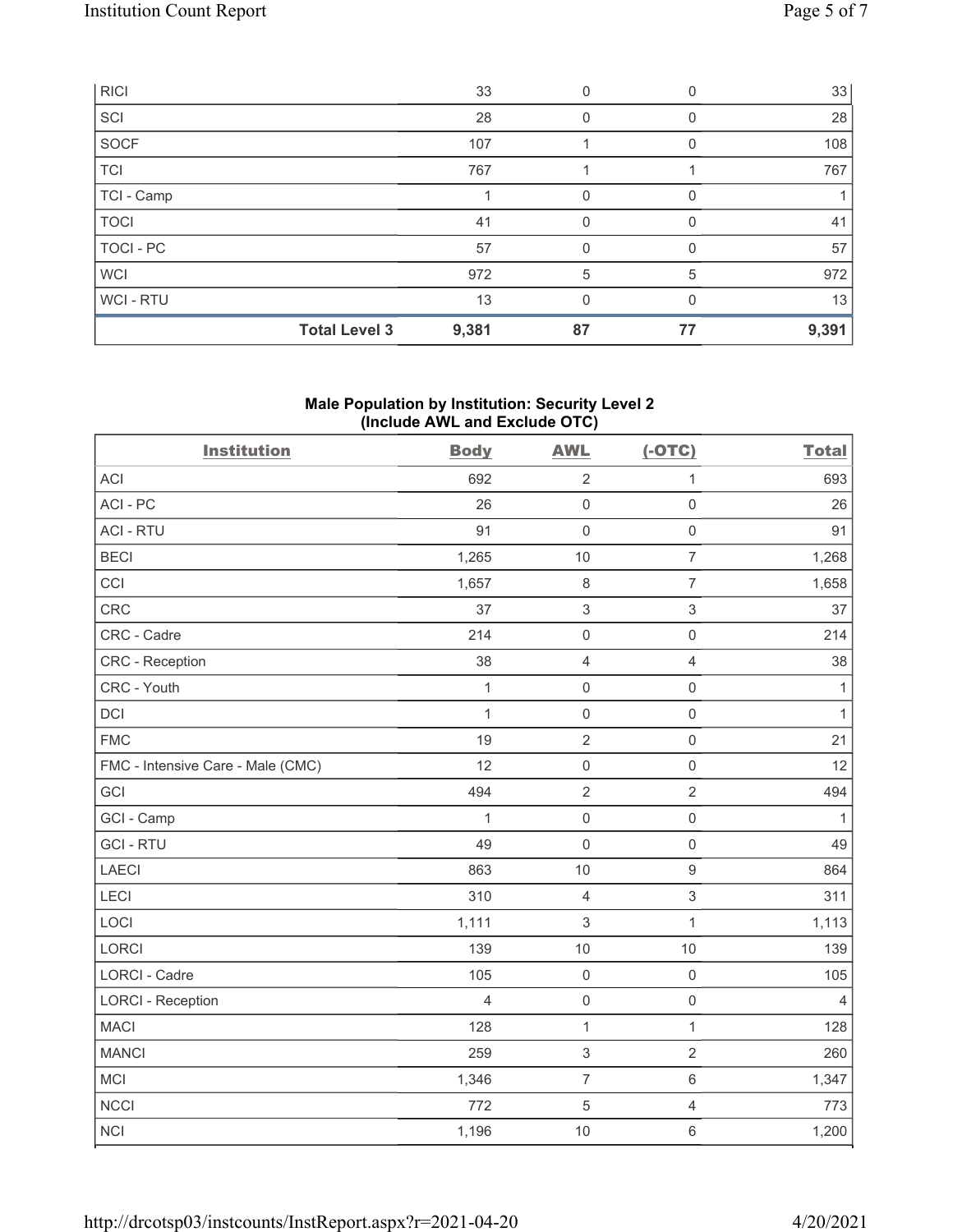|              | <b>Total Level 2</b> | 14,708         | 110            | 80             | 14,738 |
|--------------|----------------------|----------------|----------------|----------------|--------|
| WCI - RTU    |                      | $\overline{2}$ | $\mathbf{0}$   | $\Omega$       | 2      |
| <b>WCI</b>   |                      | 141            | 1              | 0              | 142    |
| TOCI - PC    |                      | 60             | $\mathbf 0$    | 0              | 60     |
| <b>TOCI</b>  |                      | 15             | $\mathbf 0$    | $\Omega$       | 15     |
| <b>TCI</b>   |                      | 97             | $\mathbf 0$    | 0              | 97     |
| <b>SOCF</b>  |                      | 1              | $\mathbf 0$    | 0              |        |
| SCI          |                      | 856            | 5              | 2              | 859    |
| <b>RICI</b>  |                      | 1,397          | 8              | 6              | 1,399  |
| <b>RCI</b>   |                      | 346            | 1              |                | 346    |
| PCI          |                      | 799            | 9              | $\overline{4}$ | 804    |
| <b>NEOCC</b> |                      | 164            | $\overline{2}$ |                | 165    |

#### Male Population by Institution: Security Level 1 (Include AWL and Exclude OTC)

| <b>Institution</b>                | <b>Body</b>      | <b>AWL</b>          | $(-OTC)$                  | <b>Total</b>     |
|-----------------------------------|------------------|---------------------|---------------------------|------------------|
| <b>ACI</b>                        | 502              | $\,6\,$             | $\ensuremath{\mathsf{3}}$ | 505              |
| ACI-PC                            | 9                | $\mathsf{O}\xspace$ | $\mathsf 0$               | $\boldsymbol{9}$ |
| <b>ACI - RTU</b>                  | 26               | $\mathsf{O}\xspace$ | $\mathsf 0$               | 26               |
| <b>BECI</b>                       | 711              | $\overline{4}$      | $\mathfrak{S}$            | 712              |
| <b>BECI - Camp</b>                | 464              | $\mathsf{O}\xspace$ | $\mathsf{O}\xspace$       | 464              |
| CCI                               | 498              | $\sqrt{2}$          | $\mathbf{1}$              | 499              |
| <b>CRC</b>                        | 17               | $\overline{2}$      | $\overline{2}$            | 17               |
| CRC - Cadre                       | 14               | $\mathsf{O}\xspace$ | $\mathbf 0$               | 14               |
| <b>CRC</b> - Reception            | 33               | $\sqrt{5}$          | $\overline{2}$            | 36               |
| <b>FMC</b>                        | 380              | $\,6\,$             | $\mathfrak{S}$            | 383              |
| FMC - Intensive Care - Male (CMC) | 29               | $\mathbf 0$         | $\mathbf 0$               | 29               |
| <b>GCI</b>                        | 558              | 5                   | $\overline{4}$            | 559              |
| GCI - Camp                        | 434              | $\mathsf 0$         | $\mathsf 0$               | 434              |
| <b>GCI-RTU</b>                    | $\boldsymbol{9}$ | $\mathsf 0$         | $\mathsf 0$               | $\boldsymbol{9}$ |
| <b>LAECI</b>                      | 645              | $6\phantom{1}$      | $\,6\,$                   | 645              |
| LECI                              | $\overline{2}$   | $\mathsf{O}\xspace$ | $\mathsf 0$               | $\overline{2}$   |
| LECI - Camp                       | 159              | $\mathbf 0$         | $\mathbf 0$               | 159              |
| LOCI                              | 952              | $\mathsf{O}\xspace$ | $\mathsf 0$               | 952              |
| <b>LORCI</b>                      | 236              | $\overline{2}$      | $\overline{2}$            | 236              |
| <b>LORCI - Cadre</b>              | 35               | $\mathbf 0$         | $\mathsf 0$               | 35               |
| <b>LORCI - Reception</b>          | $6\phantom{1}6$  | $\mathbf 0$         | $\mathsf 0$               | 6                |
| MACI - Minimum                    | 1,195            | $\,8\,$             | $\overline{7}$            | 1,196            |
| <b>MANCI</b>                      | 14               | $\mathsf{O}\xspace$ | $\mathsf{O}\xspace$       | 14               |
| MANCI - Camp                      | 186              | $\mathbf 0$         | $\mathsf 0$               | 186              |